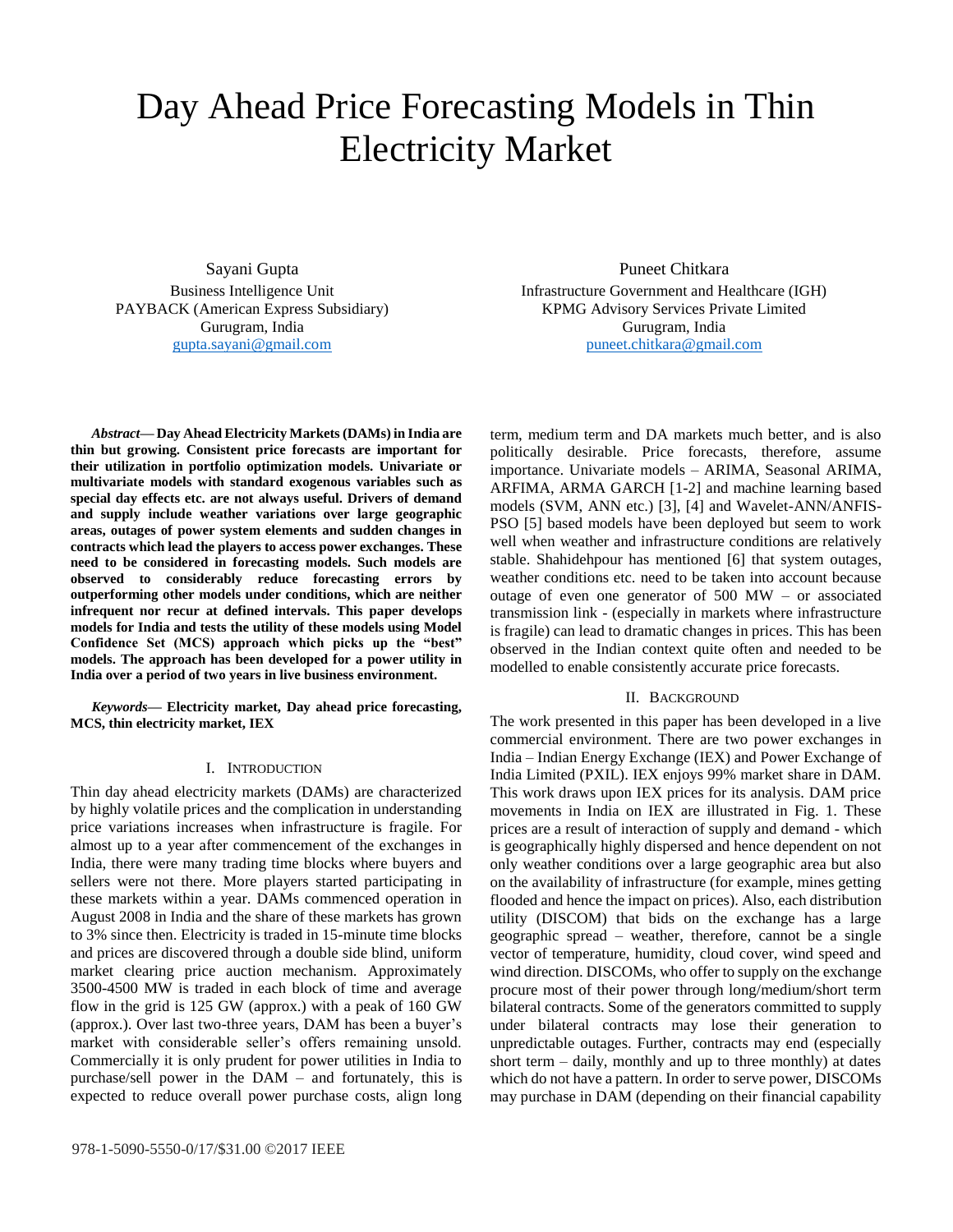(or regulatory allowance) of arranging short term capital for the same) at irregular intervals in lieu of contracted power. Similarly, if a sale contract ends, traders, generators and the DISCOMs may suddenly offer on the exchange. Such uncertainties due to the dates of contractual agreements - which cause a change in supply/demand on the exchange by even 100 MW have a huge impact on prices. Since DISCOMs are not obliged to supply always, they may shed demand. Incidentally, there is no pattern. While a bottom-up engineering model of the power system – which tracks all transmission lines, nodal generation and demand and hence flows on the network may help, but the same requires considerable data – most of which is not in public domain in India. With this background, a statistical model, considering all the factors which explains price volatility, was conceived. The proposed model structure is explained in section-III.

## III. PROPOSED IDEA

The observed series in Fig.1 reflects the volatility in electricity prices. The Trigonometric Box-Cox ARMA Trend Seasonal [4] (TBATS(1, {1,5}(ARMA specifications of the residuals), 0.803(damping factor), {<96,5>, <672,4>, <35064,5>}) decomposition is shown in other five panels of Fig 1. The series is indicated to have a daily pattern with 5 significant Fourier terms (season1), weekly pattern (4 Fourier terms) and yearly pattern (5 Fourier Terms).

Forecasts based on the above decomposition results in a MAPE of between 12%-18% depending on alternative assumptions. This indicates that beyond the seasonal patterns identified above, there are other exogenous factors which drive prices.

The following are identified as the fundamental drivers of price on the Exchange: (i) 15-minute demand forecasts for major trading DISCOMs in India based on weather data (ii) Changes in Short/ Medium/ Long term bilateral contracts of all the DISCOMs and those of generators that have a merchant capacity



1 Indian grid is divided in 12 congestion zones – Northern Region has three (N1, N2, N3), Eastern Region has two (E1, E2), North Eastern Region has

Fig. 1. Decomposition of price  $(15 \text{ minute block-wise series})$  for  $N3^1$  from January 1, 2013 to September 25, 2016 into level, trend, daily (season1), weekly (Season 2) and yearly (season 3) seasonal components using TBATS (in R)

for sale on the exchange, (iii) Availability / Outages of state sector/ central sector / private sector plants, (iv) Capacity offers for sale on power exchange from all Independent power producers, (v) Expected transmission corridor availability.

For (i), real time demand data is regularly captured from [7], [8]. Demand forecasts are based on not only special day / week day/end effect but also weather data. Depending on the size of the state, districts which have weather sensitive demand (agriculture and residential demand in India is sensitive to weather) in each state were identified.

Weather data for 51 districts in 11 major Indian states is regularly captured from [9] and is fed as input into the model. Short/Medium/Long term bilateral contract data is regularly taken from [10-13] for all the states in India. Similarly, (iii), (iv) and (v) data are taken from [14-27].

Based on the above data, multivariate Time Series and Machine Learning models have been developed along with univariate models. The models used in this paper are:

## *A. Univariate Models*

*1) ARFIMA: Auto Regressive Fractional Integrated Moving Average (used for modelling long memory processes): named: ARFIMA1 (3.5 years training data) and ARFIMA2 (1.5 years training data),* 

*2) Holt Winters Exponential Smoothing Method named: HW\_1: (1 year training period) [28,29],* 

*3) ARMA (Auto Regressive Moving Average) model with GARCH (Generalized Auto Regressive Conditional Heteroscedasticity) errors named: ag (3.5 years training data),* 

*4) ANN: Artificial Neural Network named: pred\_ANN\_nods, pred\_ANN\_nods\_15, pred\_ANN\_nods\_30 (with 45, 15 and 30 days training period respectively) and lagged DAM prices up to order 3,* 

*5) SVM: Support Vector Machines named pred\_SVM\_nods\_15, pred\_SVMl\_nods\_15 (with 15 days training period and lagged DAM prices up to order 3 with Kernel function as Radial and Linear respectively)*

## *B. Standard Multivariate Models*

*1) ANN models named: pred\_ANN\_ds, pred\_ANN\_ds\_15, pred\_ANN\_ds\_30 (with 45, 15 and 30 days training period respectively), lagged DAM prices up to order 3, last day's demand supply gap on IEX and block effect,* 

*2) SVM named: pred\_SVM\_ds\_7, pred\_SVM\_ds\_15 (with 7 and 15 days training period respectively and Kernel function: Radial), lagged DAM prices up to order 3, last day's demand supply gap on IEX and block effect,* 

two (A1, A2), Western region has three (W1, W2, W3), and Southern Region has two (S1, S2)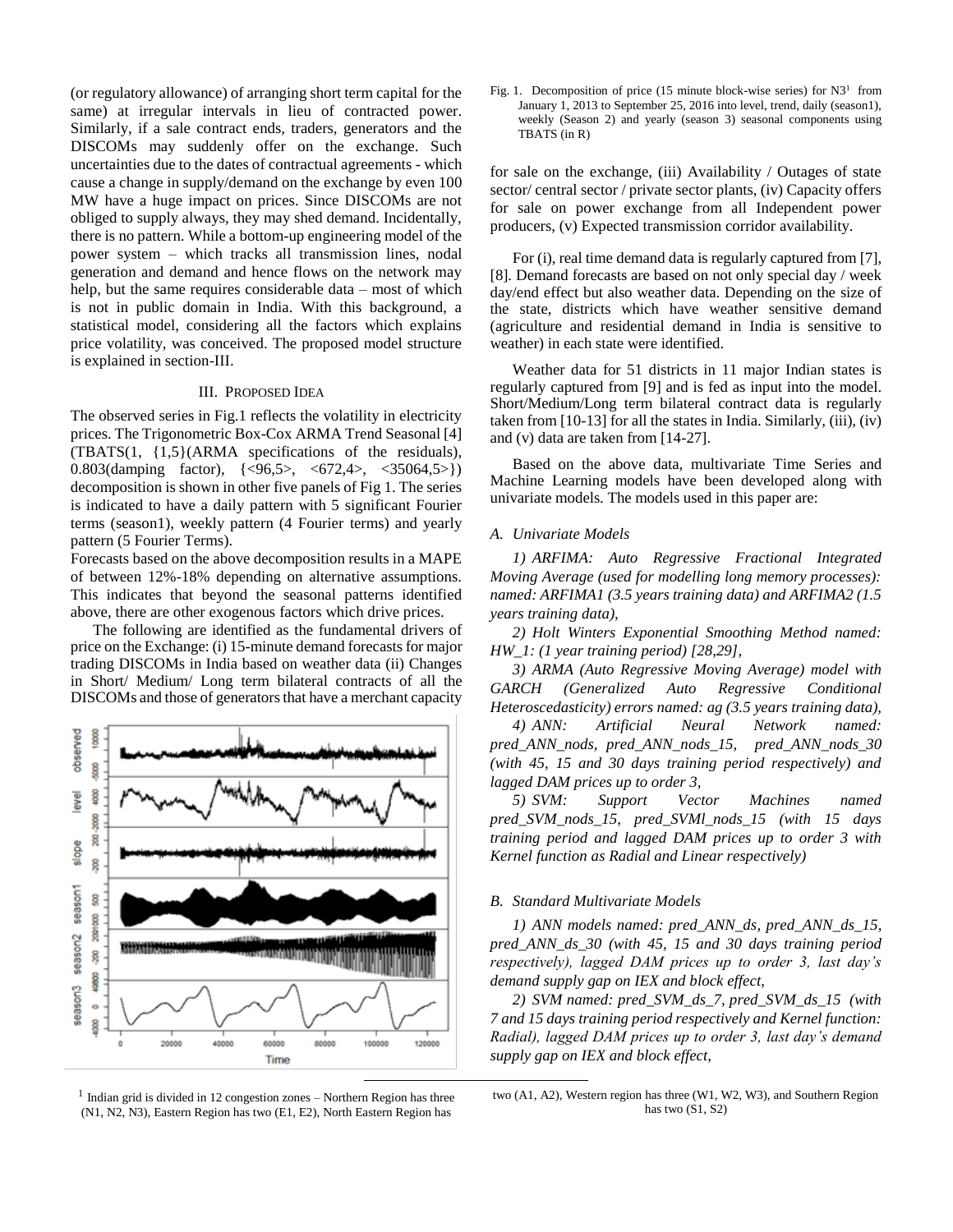*3) SARIMAX: Seasonal Auto Regressive Integrated Moving average with last day's demand supply gap as the exogenous variable*

## *C. Detailed Multivariate Models (contribution of this paper)*

The demand and supply variables for each utilities are taken into consideration in these category of models. Principal Component Analysis (PCA) has been employed to convert a set of possibly correlated variables into a set of values of [linearly](https://en.wikipedia.org/wiki/Correlation_and_dependence)  [uncorrelated](https://en.wikipedia.org/wiki/Correlation_and_dependence) variables and identify the summarized factors that are critical to price formation among all the factors mentioned. The principal components which cumulatively explain 80% of the variation in the data are fed into the model. The factors which do not show any significant variation in the last 30 days are removed from the list of factors before conducting PCA as they won't play any role in impacting the prices.



Fig. 2. Framework of Multivariate Model

The factors identified using PCA, are then fed into the following models:

- *Gradient Boosting Method (GBM) [30-31]* a machine learning technique that combines the strengths of two algorithms: regression trees (models that relate a response to their predictors by recursive binary splits) and boosting (an adaptive method for combining many<br>simple models to give improved predictive simple models to give improved predictive performance). The models named: *Price Model* (number of trees5000), *Specf1* (number of trees: 6000) *and Specf1d* (along with last day's demand supply gap) are fed with factors from PCA day effect and three days lagged price series. Supply conditions of major IPPs have been additionally incorporated in the variable list considered above in the models named: *Price Model\_ipp, Specf1\_ipp*
- *SVM (Support Vector Machines):* SVM is a supervised machine learning algorithm which uses a technique called the kernel trick to transform the data and then based on these complex transformations it finds an optimal boundary between the possible outputs. Similar variables as in Specf1d named **svm\_pca\_15** and **svm\_pca\_30** (with Kernel: Linear and training period as 15 days and 30 days respectively). Additionally, supply conditions of major IPPs have been considered in the model *Svm\_pca\_15\_ipp* and *Svm\_pca\_30\_ipp*

Univariate models perform well under steady weather and system conditions, while detailed multi-variate models perform better than univariate models under conditions of varying weather and system availability (outage, change in contracts etc.). However, finally a model which provides consistent forecasts is helpful. There could be models which give very low Mean Absolute Percentage Error [6] in certain time blocks and on certain days but perform poorly on other days – such models are not practically usable, rather a model which results in "consistent" and "acceptable" level of MAPE are better suited in practical applications. Hence, the models are combined for each block of time using the concept of the Model Confidence Set (MCS) procedure developed in 2011 [33]. The procedure consists of a sequence of statistical tests which enable to construct a set of "best" models called "Superior Set Models" (SSM) with a given level of confidence. The null hypothesis of these tests assumes equal predictive ability (EPA) of all the models based on a loss function, which is, Mean Absolute Percentage Error, in this case. The Model Confidence Set procedure starts from an initial set of all forecasting models and results in a smaller set of superior models (i.e. SSM) based on their predictive ability over last 10 days. The predictions of these superior models are then combined with appropriate weights that equal the inverse of the loss value associated to each one of these models to give the final forecast of the dayahead price.

Competing combination models are proposed in [34-36] However, MCS has an edge over other models as mentioned in [33].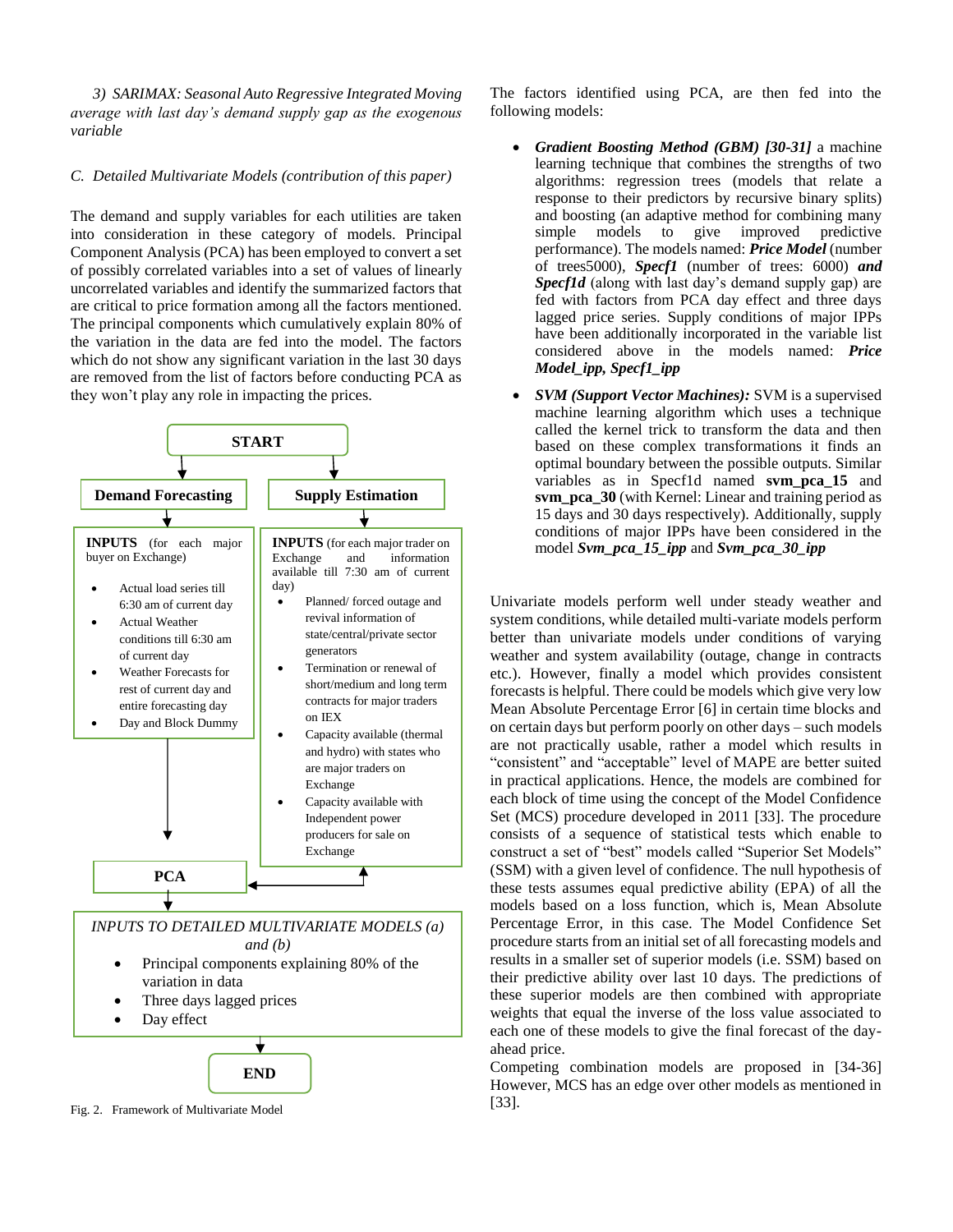#### IV. DISCUSSION

Consistency in model performance is assessed in terms of average daily MAPE, block-wise MAPE (Mean Absolute Percentage Error) and its variance. As mentioned earlier, univariate models perform well under "stable" conditions, however in thin markets detailed considerations, as discussed above, does improve predictive accuracy. We provide evidence that multivariate modelling approach provides an edge in predictive performance over univariate models across all datasets, seasons of the year or blocks of the day when the deviation in day-on-day prices during the same block of time is very high. As a measure of performance, usually average MAPE is reported over a day or week or month, low MAPEs are achieved with the exponential smoothing methods or other univariate methods, which may lead us to conclude that simpler and more robust methods, which require little domain knowledge, can outperform more complex alternatives. Such results are reported in [37, 38]. While, on an average daily/weekly/monthly basis the results of [37, 38] hold, one needs to analyze performance of these models during "abnormal" blocks of a day or some atypical days to appreciate the efficacy of multivariate models. Performance of univariate and multivariate models in Table I shows, for immediately past three months (November and December 2016 and January 2017) that when the variation on day-on-day prices (Lag\_Diff in TABLE I) is low, that when the variation on day-on-day price in low, univariate models are more likely to be selected by the MCS procedure, whereas as this variation increases, the probability of multivariate models getting selected increases.

Table I is representative and shows day-on-day variations for E1. One might question the higher selection of univariate models when day-on-day block-wise difference in prices is in the 40%-60% range. Here, in the months of November and December, one observes weekly / ten-day trends – which are better captured by HW / other univariate models. For N3, it is observed that multivariate models perform better than univariate models in approximately 25% of the blocks on an average for these months which again establishes the importance of multivariate models over univariate models.

TABLE I. PERFORMANCE OF UNIVARIATE AND MULTIVARIATE MODELS FOR DIFFERENT RANGES OF DAY-ON-DAY PRICE VARIATION FOR E1 REGION

| Month    | <b>Models</b><br><b>Chosen</b> | $Lag_Dif$<br>$f < 20\%$ | $20\% <$<br>Lag_Dif<br>f < 40% | $40\%<$<br>Lag_Dif<br>f <60% | Lag_Dif<br>$f > 60\%$ |
|----------|--------------------------------|-------------------------|--------------------------------|------------------------------|-----------------------|
|          | Univariate                     | 72.1%                   | 61.9%                          | 77.4%                        | 24.3%                 |
| November | Multivariate                   | 27.9%                   | 38.1%                          | 22.6%                        | 75.7%                 |
| December | Univariate                     | 74.3%                   | 67.7%                          | 83.3%                        | 44.4%                 |
|          | Multivariate                   | 25.7%                   | 32.3%                          | 16.7%                        | 55.6%                 |
| January  | Univariate                     | 78.2%                   | 73.7%                          | 43.5%                        | 8.7%                  |
|          | Multivariate                   | 21.8%                   | 26.3%                          | 56.5%                        | 91.3%                 |

To emphasize the utility of the multivariate models in the ensemble of models considered by the MCS model, we further

demonstrate the same through examples presented in Fig. 2, Fig. 3, and Fig. 4 below. The examples have been picked up to demonstrate the efficacy of the results in different markets and different months.

Fig. 2 shows two days in which pattern of prices were unusually different from that of last day due to revivals/outages of plants, change in contracts or demand of utilities.

In Fig.2.demand in those blocks (15th Oct, 2015) fell abruptly compared to last day as drawl volumes from N2, W1 and S1 decreased considerably. Again, for 17th Sept, 2015, N2's (Rajasthan) drawl on power exchange decreased throughout the day as availability from central sector plants increased in the morning hours and demand was lower in the latter half of the day. Also, injection increased immensely from W2 (Maharashtra) due to lower demand and also higher availability owing to revival of state sector plants.

Univariate Models fails to anticipate such practical changes since forecasts are just based on previous price series. Fig.3. shows how multivariate models are a sharp improvement over univariate models for blocks in which changes over last day were huge. MAPE continued to remain high even for multivariate models in blocks where spikes were high, however, considerably less compared to univariate models. These are incidentally parts where even Fourier Transform or Wavelet based methods treat this variation as noise.



Fig. 3. Variation of prices on day ahead and block ahead basis. The first half shows prices for  $14<sup>th</sup>$  and  $15<sup>th</sup>$  Oct, 2015 (N3) and the next half shows price for  $16<sup>th</sup>$  and  $17<sup>th</sup>$  Sept, 2015(N3)



Fig. 4. Comparison of performance of multivariate models and univariate models for 17th September and 15th October, 2015 for N3 region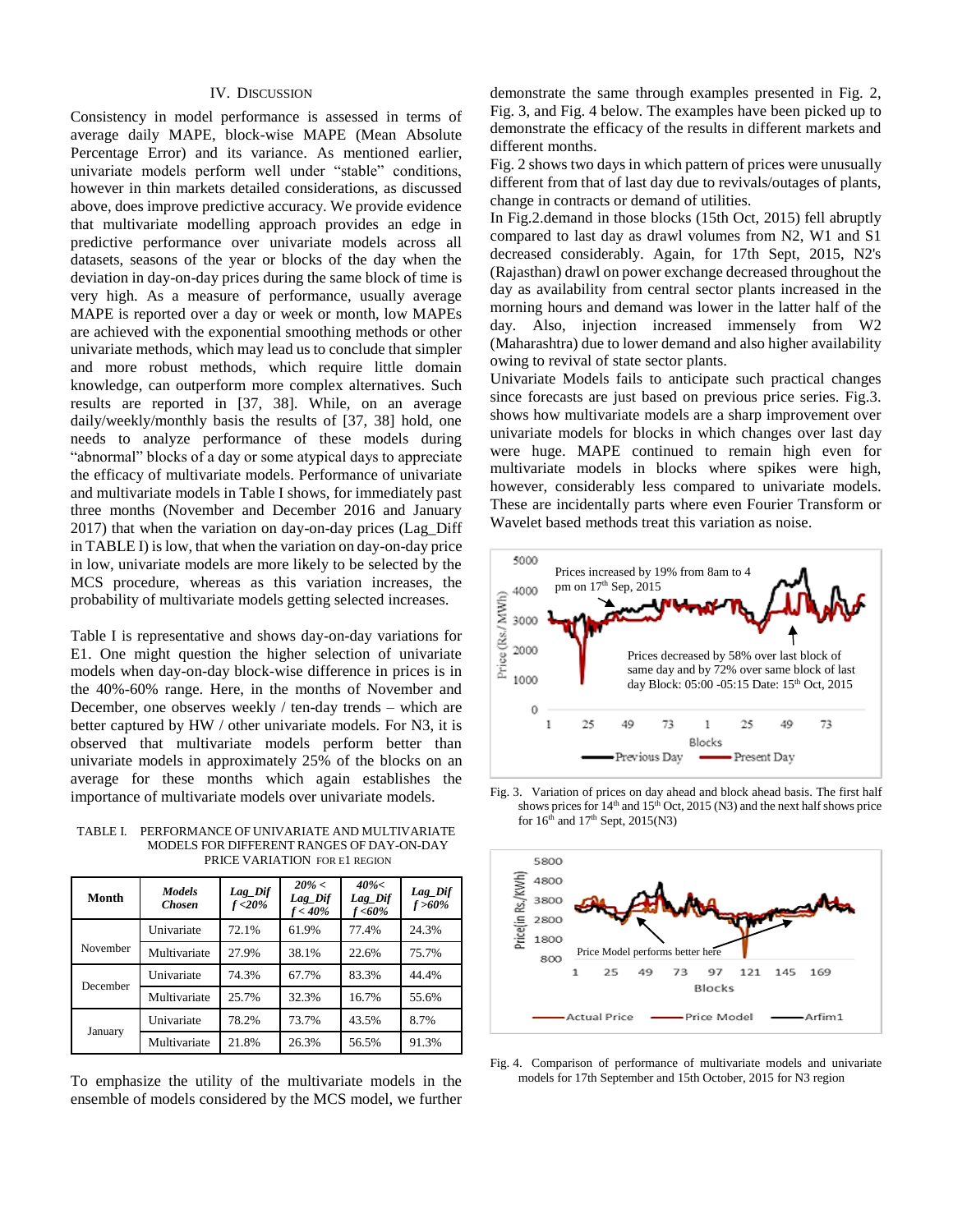For example, Fig.4. shows similar comparison for E1 region. During the morning blocks (Block 1 to Block 20), the prices on 28-11-2016 were very low as compared to the prices on 29-11- 2016.

During this period, smoothing Holts Winters model follows the prices on 28-11-2016 closely, while multi-variate model gives a better forecast.



Fig. 5. Comparison of performance of multivariate models and univariate models for 28th and 29th November, 2016 for E1 region

Performance of Models across Blocks:

hrs., the combination model picks up detailed multivariate models (SVM\_pca\_15\_ipp, Specf1d\_ipp, Price Model\_ipp) significantly during autumn and summer, and more so during summer months. Superiority of detailed multi-variate models during the day time and evening peak hours (especially between 18:00 – 22:00 hrs.) indicates the importance of detailed system based forecasting models developed in this work.

#### Consistency in terms of MAPE:

Finally, having demonstrated the importance of inclusion of multivariate models in our analysis and in the ensemble of models over which MCS operates, we demonstrate the efficacy of the overall process in terms of overall MAPE of the combination model.

These different competing models are built to answer specific econometric questions; hence their performance varies across blocks of the day and across seasons. Hence set of superior models in MCS varies with varying seasons and blocks. To illustrate the efficacy of the proposed technique, results corresponding to the four seasons of year 2015 / 2016 are presented. There are mainly five seasons in India, illustrative for a week in each season is shown in Table II.

| Winter - HW 1,<br>ANN ds 15,<br>ANN nods 15<br>Late Autumn -<br>ANN nods 15,<br>SVMI nods 15,<br>SVM nods 15<br>Summer-<br>Specf1, Specf1d,<br>SVM ds 7, Ag | Winter-HW 1.<br>SVM nods 15, arfim1<br>Late Autumn -<br>ANN nods 30, arfim2,<br>SVM nods 15,arfim1<br>Summer - arfim1, HW 1,<br>Price Model ipp,<br>ANN nods 30 | Winter - SVM nods 15.<br>Price Model, arfim1<br>Late Autumn - ANN nods,<br>Price Model ipp.<br>SVM nods 15.<br>ANN nods 15,<br>ANN nods 30<br>Summer - Price Model,<br>arfim2, specf1 ipp,<br>Specf1 | Winter - HW 1,<br>ANN nods 30, Price<br>Model, Price, Model ipp,<br>Specf1<br>SVM nods 15<br>Late Autumn -<br>ANN nods.<br>ANN nods 30, Price<br>Model, Price Model ipp,<br>SVM nods 15, Specf1<br>Summer - arfim1, HW 1,<br>specf1 ipp,<br>SVM pca 15 ipp,<br>SVM pca 30, specf1d ipp,<br>Price Model,<br>SVM nods 15 | Winter - HW 1, Price<br>Model ipp, SVM nods 15,<br>specf1 ipp, ANN nods 30<br>SVM ds 15<br>Late Autumn - HW 1,<br>SVM ds 15, Ag<br>Summer - Price Model_ipp,<br>specf1d ipp, HW 1, Price<br>Model, specf1 ipp,<br>SVM pca 30 ipp |
|-------------------------------------------------------------------------------------------------------------------------------------------------------------|-----------------------------------------------------------------------------------------------------------------------------------------------------------------|------------------------------------------------------------------------------------------------------------------------------------------------------------------------------------------------------|------------------------------------------------------------------------------------------------------------------------------------------------------------------------------------------------------------------------------------------------------------------------------------------------------------------------|----------------------------------------------------------------------------------------------------------------------------------------------------------------------------------------------------------------------------------|
| $00:00 - 05:00$                                                                                                                                             | $05:00 - 10:00$                                                                                                                                                 | $10:00 - 15:00$                                                                                                                                                                                      | $15:00 - 18:00$                                                                                                                                                                                                                                                                                                        | $18:00 - 24:00$                                                                                                                                                                                                                  |

Fig. 6. Set of Superior Models in MCS across blocks of time and seasons.Winter, late autumn and summer week cover the period (1st December, 2015 -15th December, 2015), (16th October , 2015 -31st October, 2015) and (1st July, 2015 – 15th July, 2015) respectively

Fig. 6. shows that during 00:00 to 05:00 hrs. (when demand is relatively stable at the national/regional level and most of the demand is domestic, in winter and late autumn, electricity demand and supply conditions do not vary much) univariate models (arfim1, HW\_1, ANN\_nods\_15) outperform other models. In summer and monsoon months (June end / July / August), fluctuations in weather conditions and system outages (leading to DISCOMs, Generators and Large Open Access consumers moving in and out of DAM) cause high variations in prices and hence detailed multivariate detailed models (Specf1, Specf1d) seen to perform better. From 05:00-10:00

TABLE II. PERFORMANCE OF COMBINATION MODEL ACROSS SEASONS AND REGIONS

| <b>Season</b> | <b>Period</b>                       | <b>Region</b>  | <b>MAPE</b> |
|---------------|-------------------------------------|----------------|-------------|
| Fall          | October 4, 2016 - October 10, 2016  | E1             | 4.7%        |
| Winter        | January 26, 2017 - February 1, 2017 | E1             | 6.3%        |
| Monsoon       | Sept 13, 2016 - Sept 20, 2016       | E1             | 5.8%        |
| Winter        | January 28, 2015 - February 3, 2015 | N <sub>3</sub> | 6.0%        |
| Spring        | April 3, 2015 - April 11, 2015      | N <sub>3</sub> | 6.5%        |
| Summer        | June 11,2015 - June 17, 2015        | N <sub>3</sub> | 11.8%       |